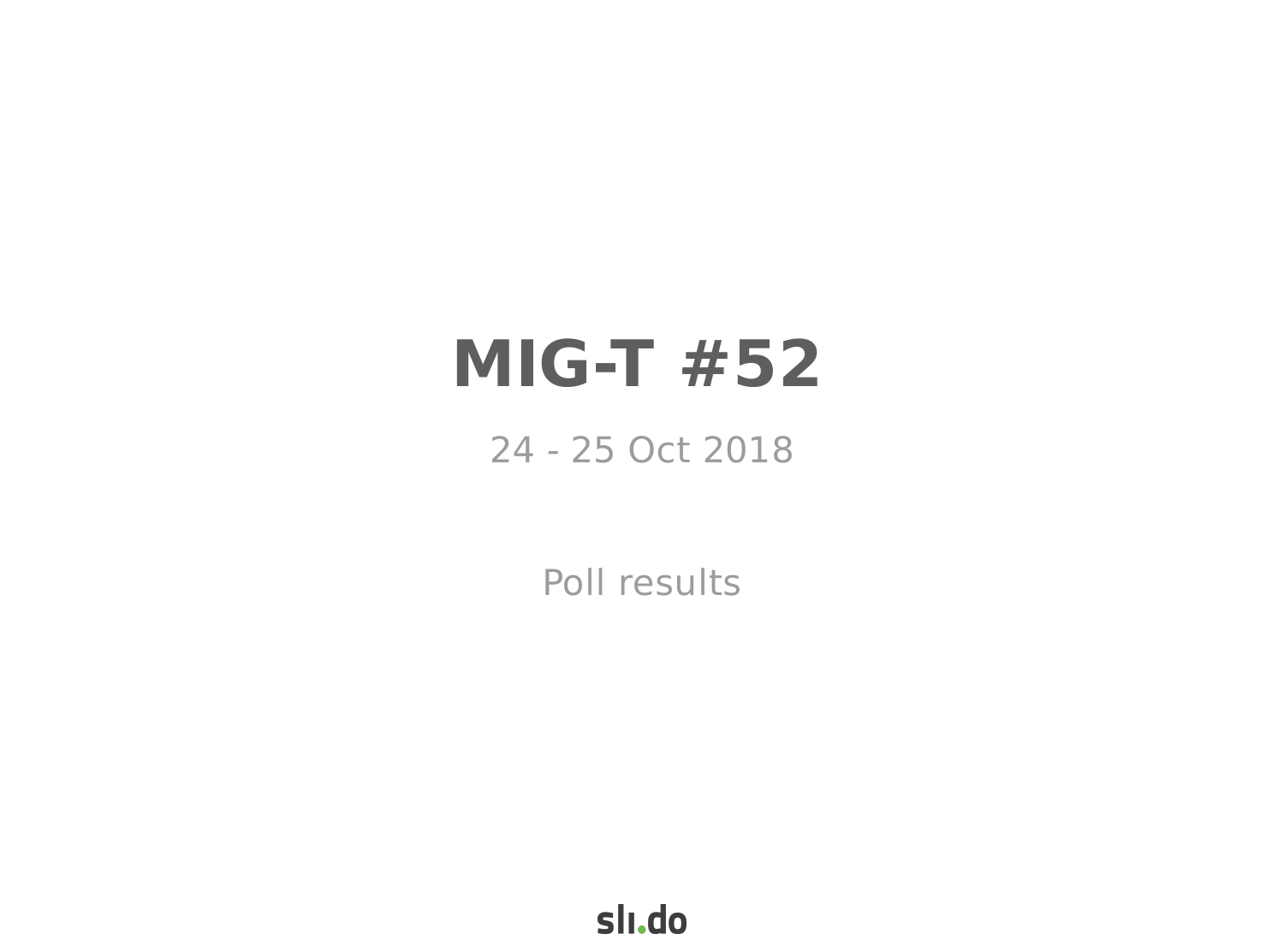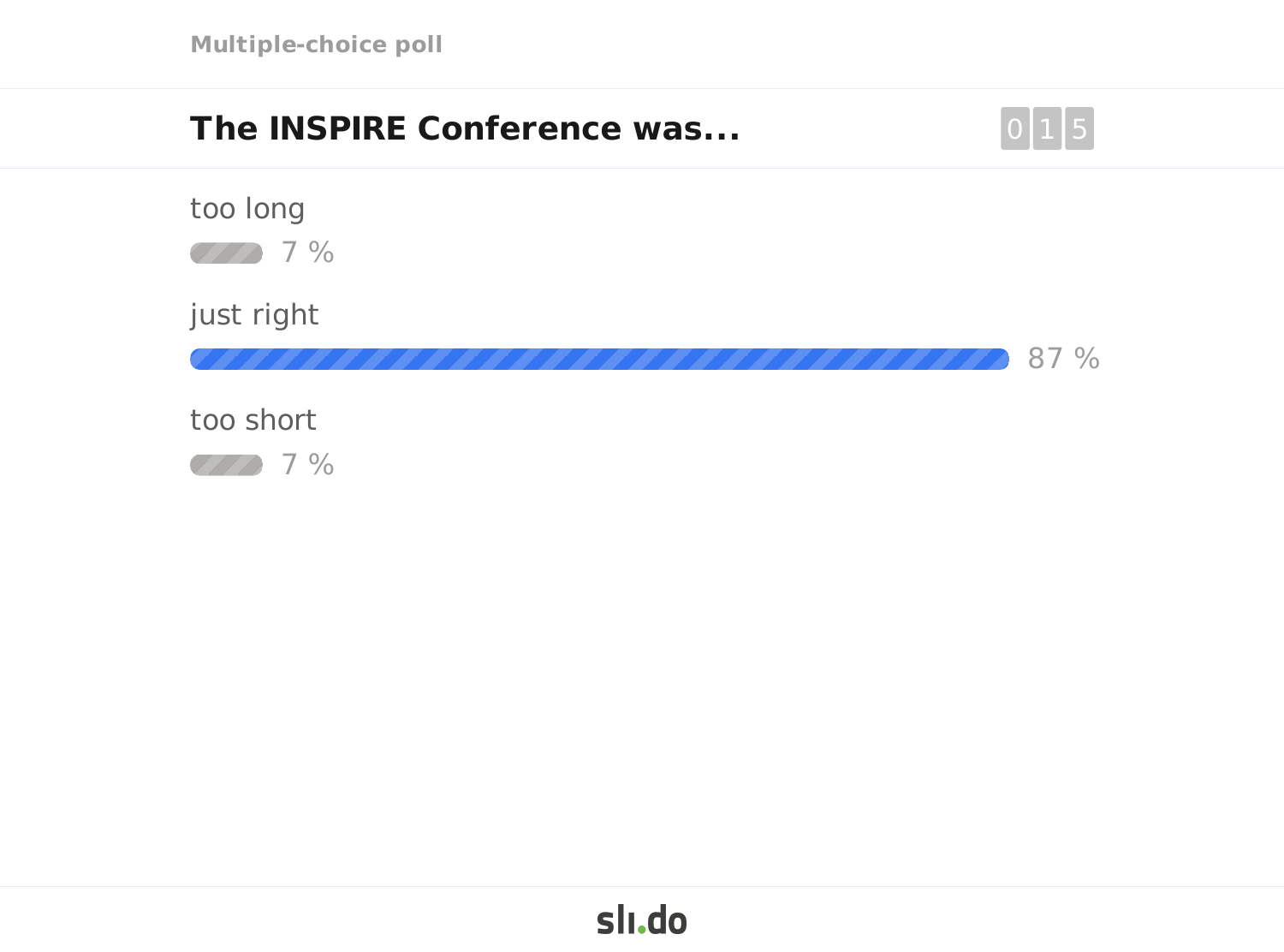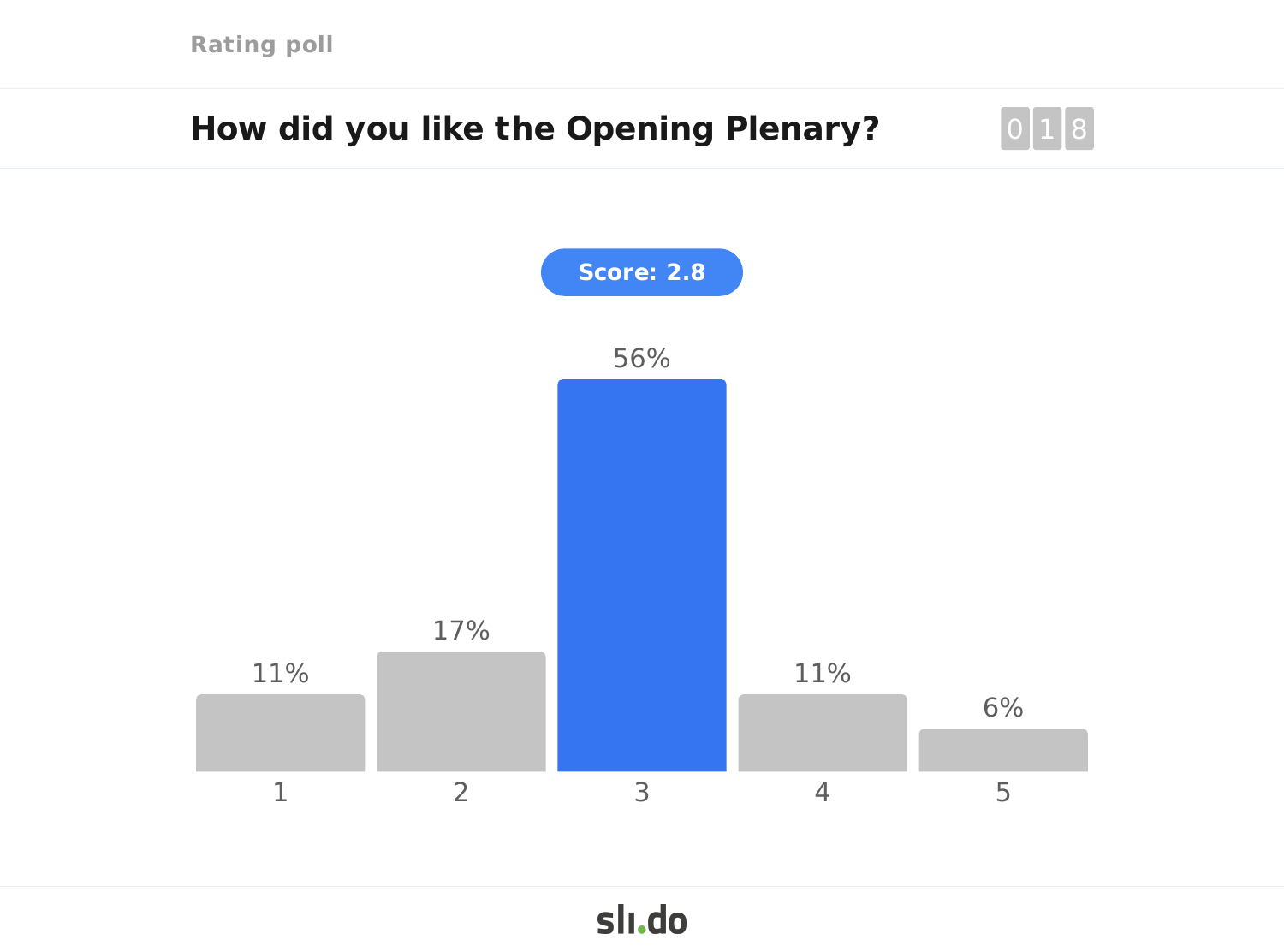# **How did you like the Green economy plenary?**



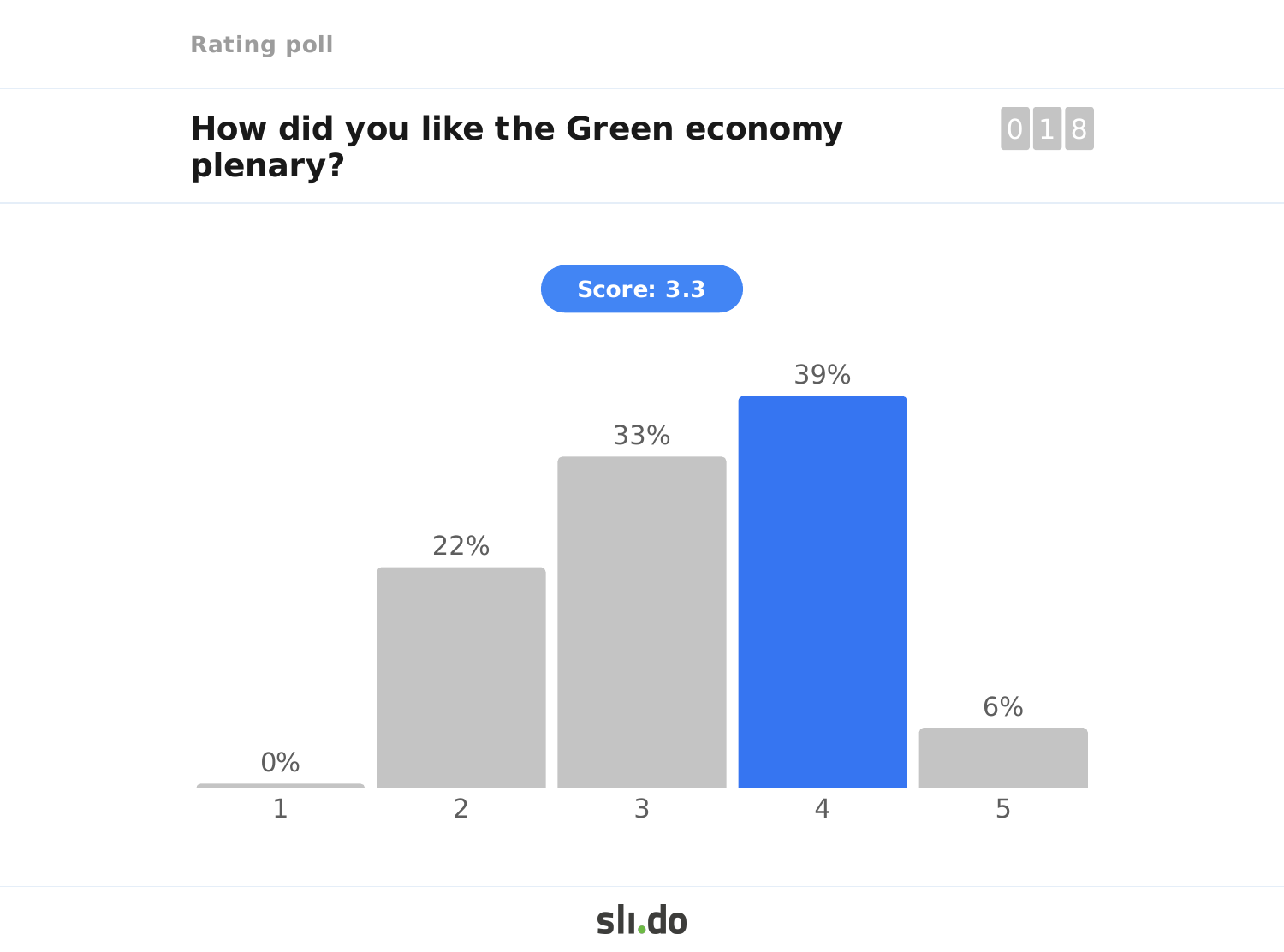# **How did you like the Digital transformation plenary?**



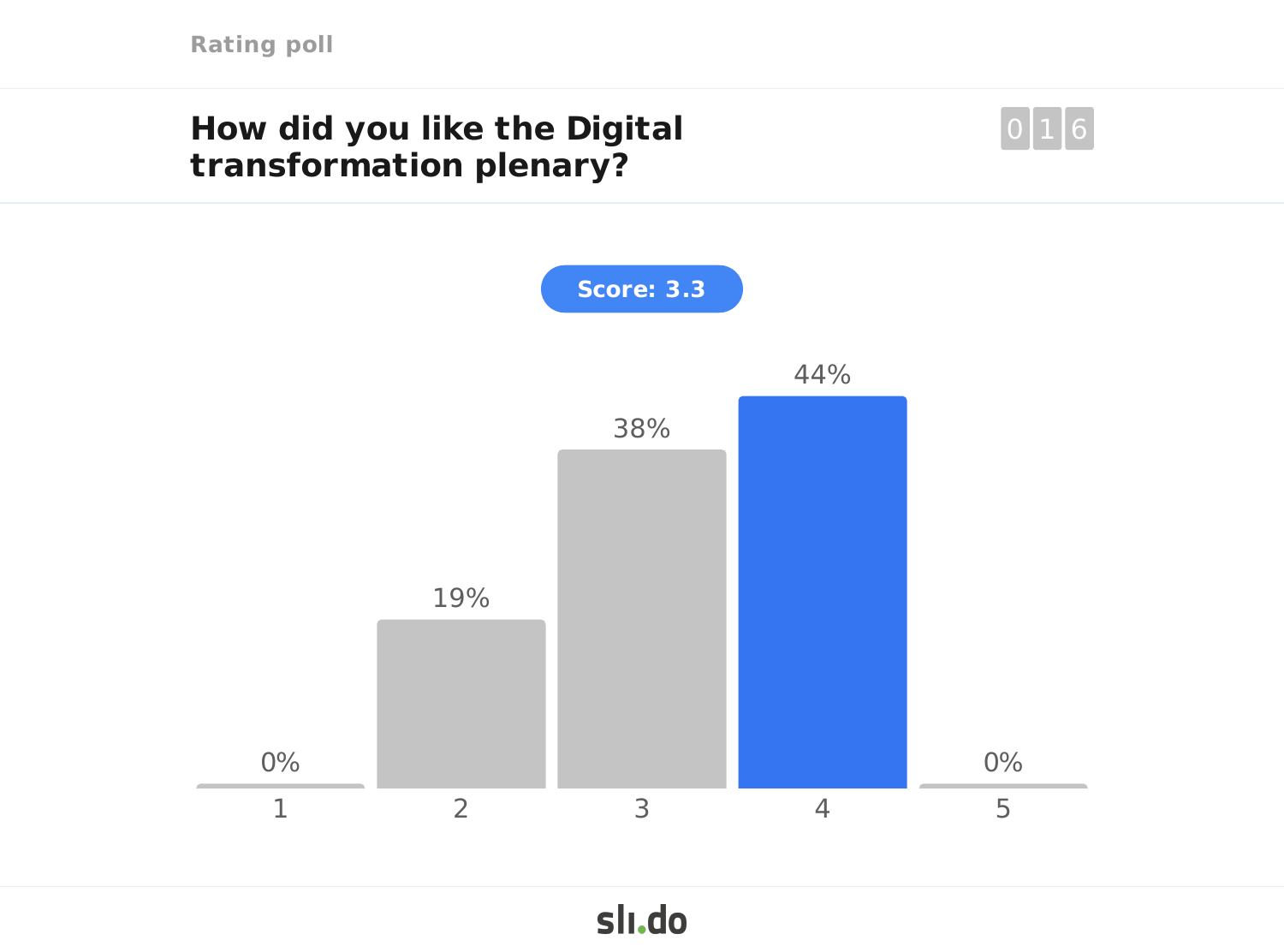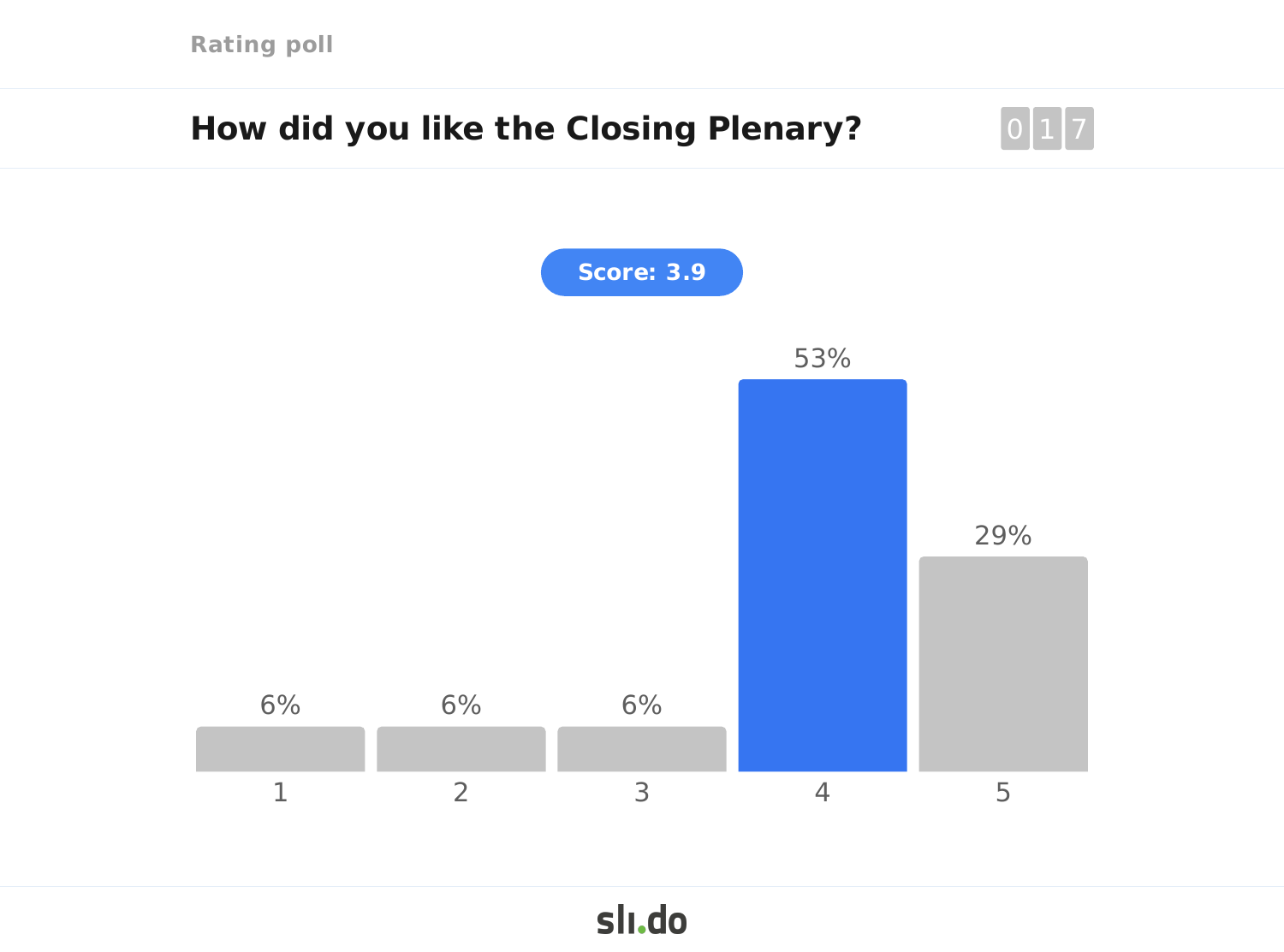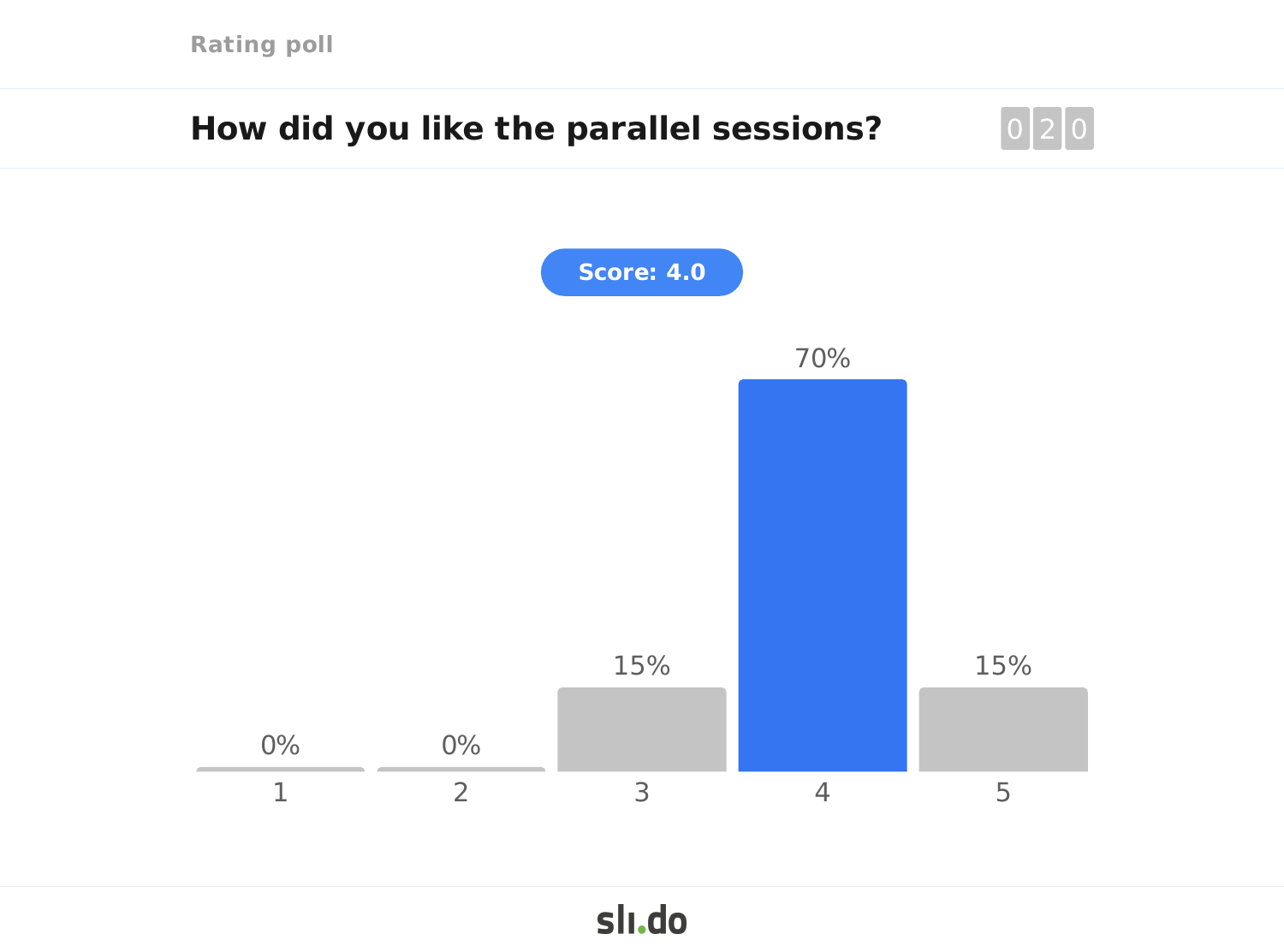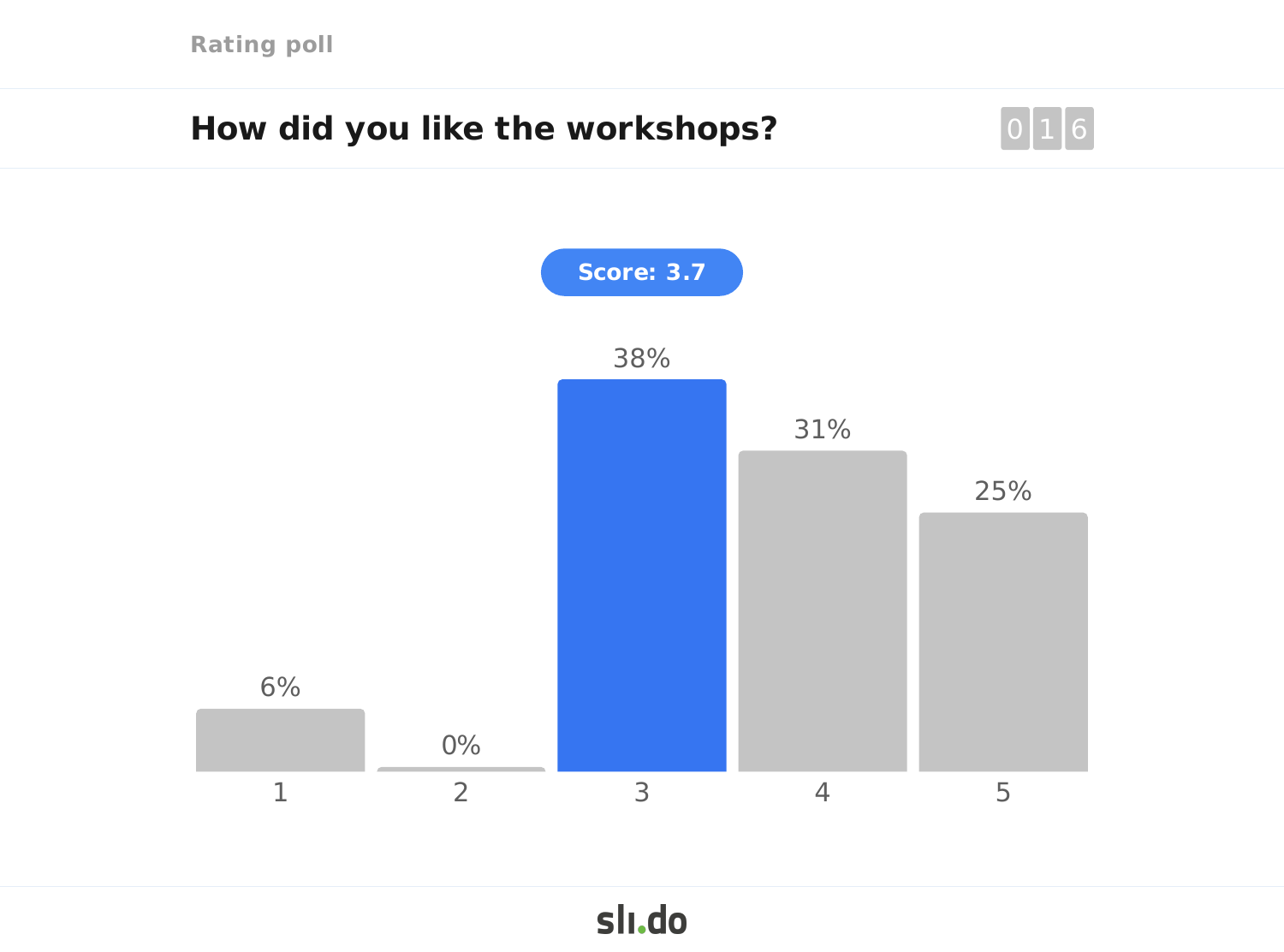#### **How did you like the mix of workshops and plenary/parallel sessions?**  $\Omega$

They should have been separated

21 %

The mix was good

79 %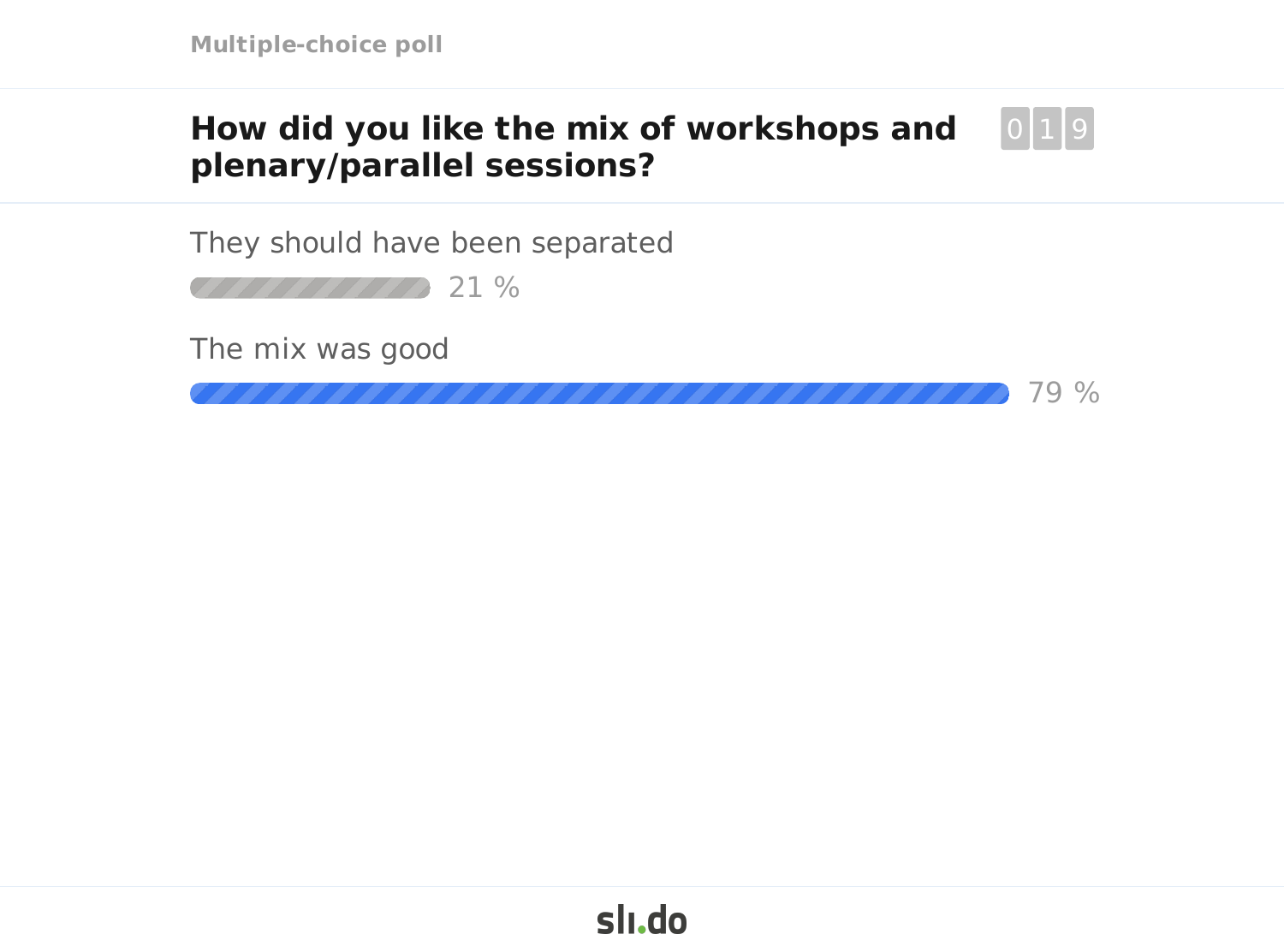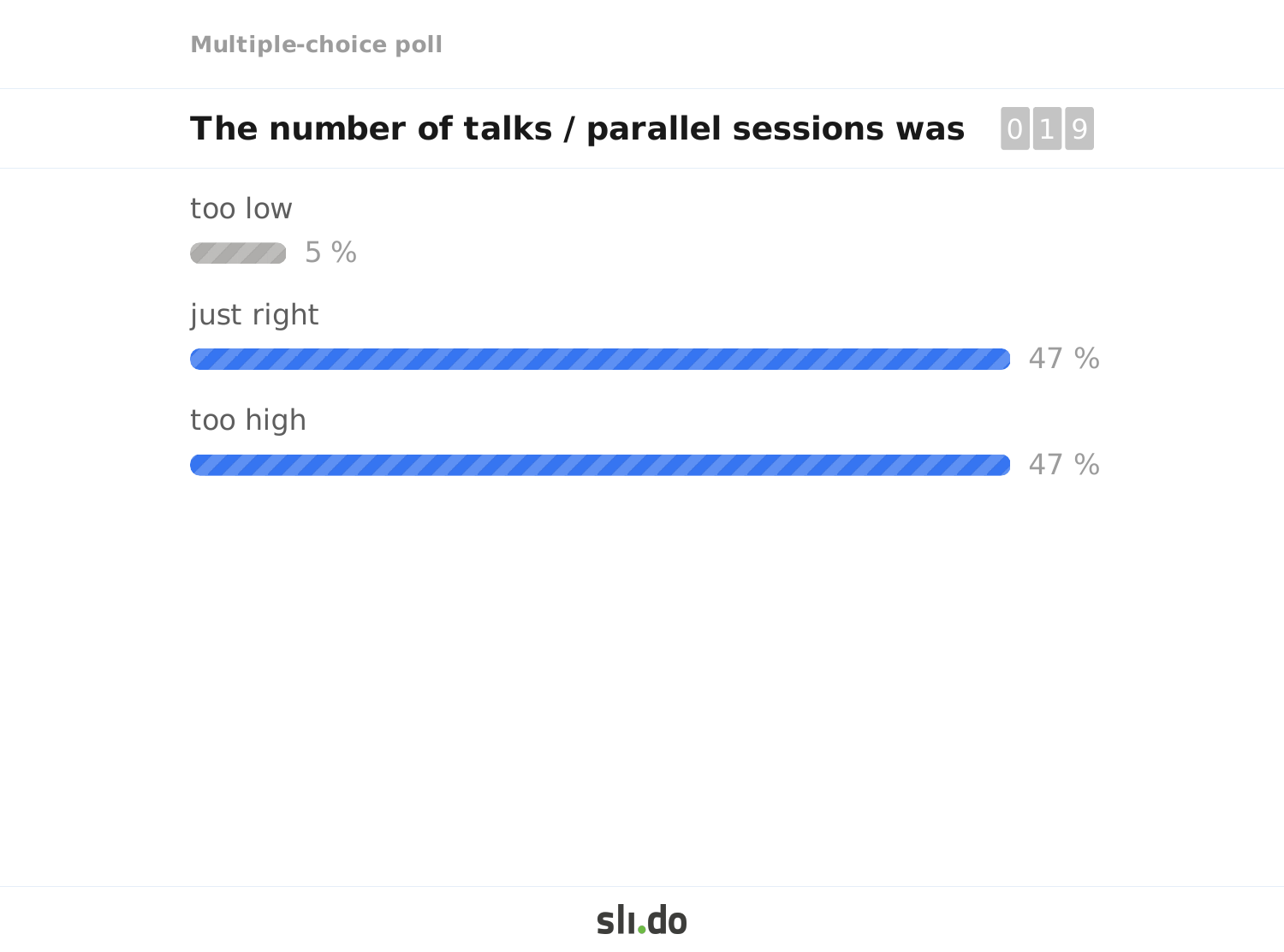# **How do you rate the quality of presentations?**



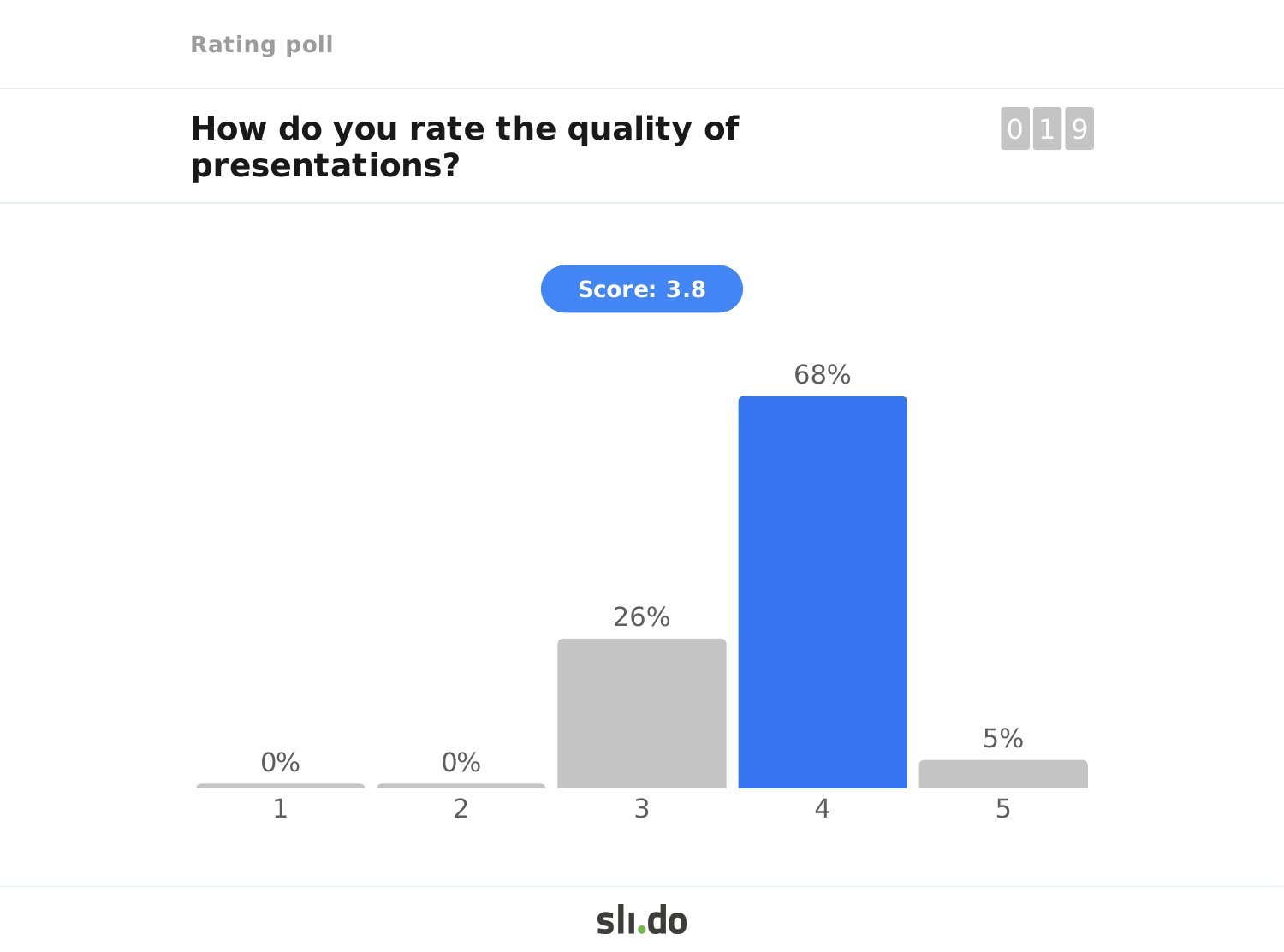#### **Overall, the presentations and workshops were** 0 2 0

too technical



the right mix between technical and policy / organisational

80 %

not technical enough